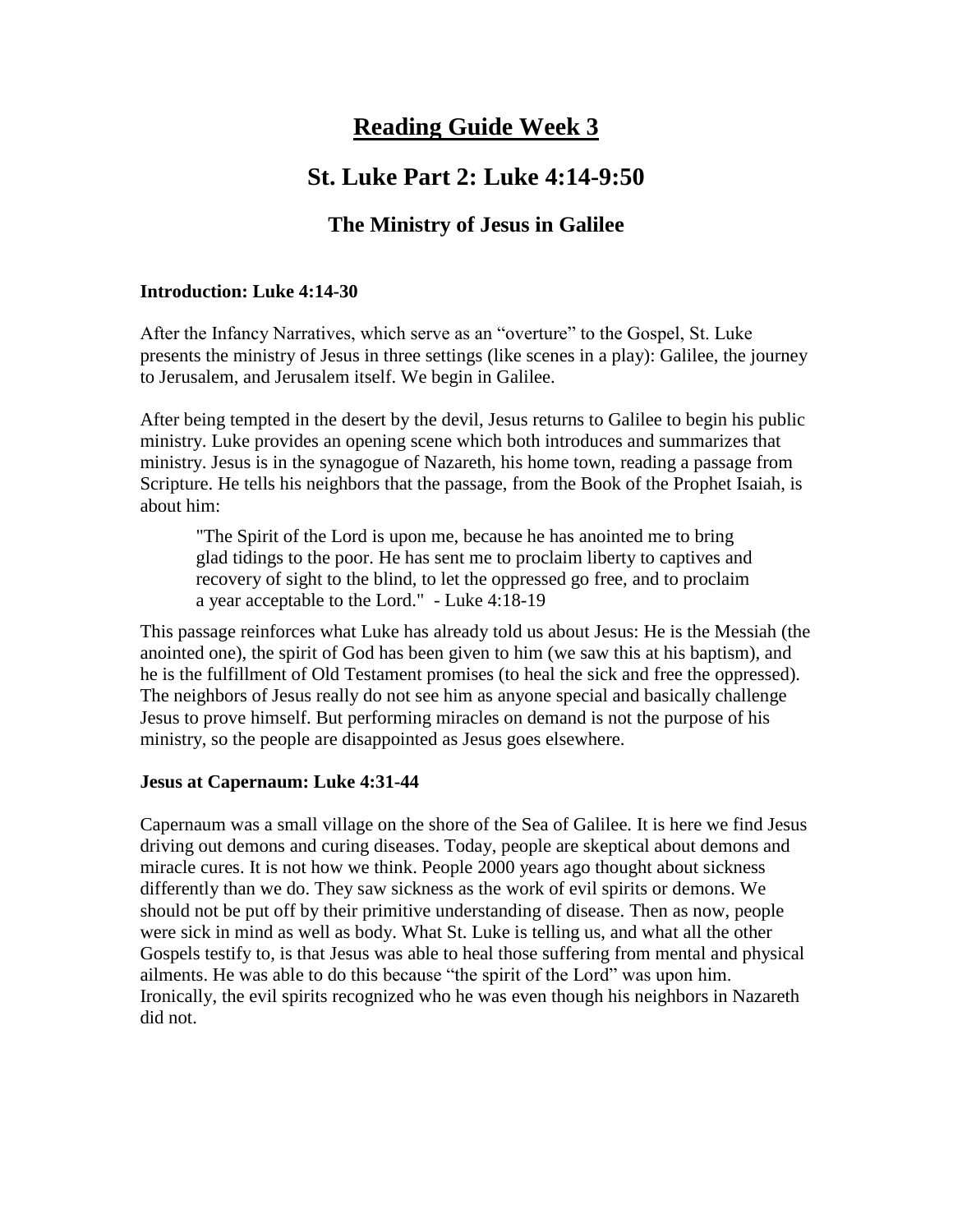#### **The Call of the Disciples: Luke 5:1-6:16**

Jesus continues his ministry in Galilee by calling on people to help him. Notice that Jesus did not call the highly educated, or the privileged, or the most respectable. He called ordinary people and even those, like tax collectors, who were not respectable. Notice their response. It reminds us of Mary's response to the angel Gabriel. They simply said "yes." They "left everything and followed him."

Jesus continues to heal. Those suffering recognize that Jesus has the power of God and they have faith in him. In response to being healed they praise God. Luke also tells us about Jesus's encounters with the religious authorities, the Pharisees, who were experts in religious law. This is another way Luke helps the reader understand who Jesus is. Jesus interprets the law and forgives sins with the authority that God has given him. Luke helps us understand why Jesus was sent. He was sent not for the healthy, but for the sick, not for the righteous, but for sinners. This does not go over well with the religious authorities.

#### **The Sermon on the Plain: Luke 6:17-49**

The next part of Luke's gospel presents a summary of the teaching that was part of Jesus's ministry. The "Sermon on the Plain" is similar to the "Sermon on the Mount" in St Matthew's gospel. The Gospels often help us to understand the teaching of Jesus by presenting it from a number of viewpoints. Luke presents the Sermon in a very down to earth way ("Blessed are you who are poor") while Matthew presents a more spiritual sense ("Blessed are the poor *in spirit*"). Both outline the way God wants us to live.

God wants us to be concerned with the poor and hungry and to help them. God wants us to love each other, including our enemies and to be forgiving of them. God wants the foundation of our lives to be the commandments he has given us. He will recognize our obedience to the commandments by the good works which we do.

#### **Healing the sick, forgiving sins, and parables: Luke 7:1-8:56**

We learn more about Jesus as his healing ministry continues. The healing of the centurion's slave shows us that Jesus has been sent not only to the Jews, but also to gentiles who have faith in Jesus. The raising from the dead of the widow's son demonstrates the extent of the power that Jesus has been given. The people glorify God and recognize that "God has visited his people."

Luke then reminds his readers of the role of John the Baptist as the forerunner of Jesus. Jesus has embodied what John foretold. At the same time, Luke points out that many have failed to understand the messages of both John and Jesus and found superficial reasons for rejecting them.

The pardon of the sinful woman is another demonstration of the universality of Jesus's ministry. His ministry extends to prostitutes who were normally considered beyond forgiveness. Jesus forgives the woman. Luke contrasts her faith and love toward Jesus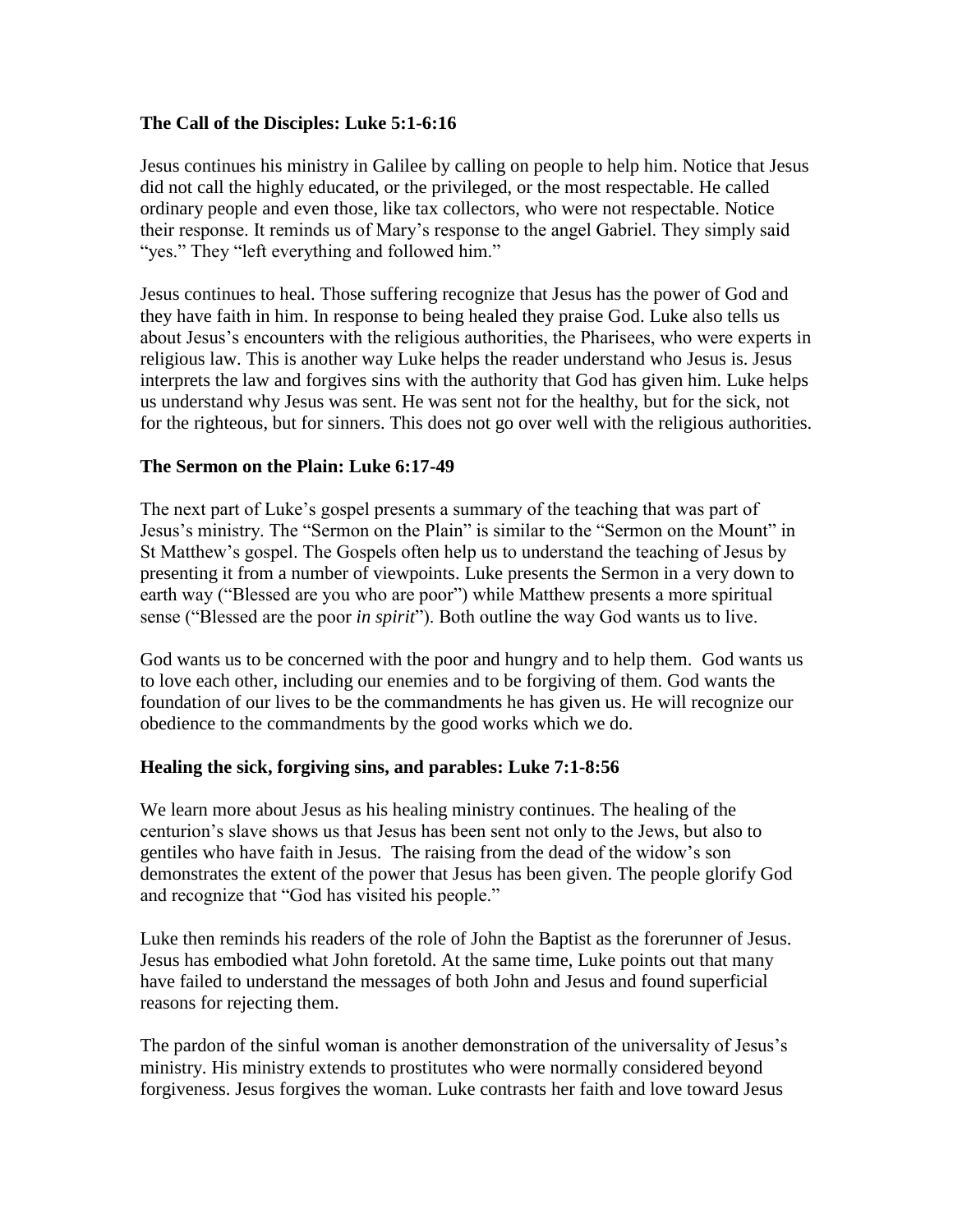with the self- righteousness and indifference of the Pharisee who is his host. Women were among the followers and supporters of Jesus, something highly unusual in 1<sup>st</sup> century Judaism. Luke also uses the story to introduce Jesus's use of parables.

A parable is saying or story taken from the activities of everyday life and used as an analogy or metaphor to help people understand something of the mystery of the Kingdom of God. The parable of the sower suggests that Jesus teaching does not have the same effect on everyone. It is a warning to both listen to and act on the word of God. Jesus has granted the knowledge of the mysteries of the Kingdom of God to his disciples directly. For everyone else that knowledge is best understood through parables. But that knowledge is not automatic. Like the good seed of the parable it requires the fertile ground of a willing and understanding heart.

Chapter 8 ends with stories that illustrate Jesus power to save. He has power over nature and power over an overwhelming number of demons. His power to save can be accessed by faith alone as in the case of the woman who merely touched his garments with the expectation of being healed. Finally, nothing is beyond his power to save, not even death, as his raising of Jairus's daughter demonstrates.

#### **Climax of the ministry in Galilee, The Transfiguration: Luke 9:1-50**

Jesus expands his ministry by sending out his disciples to proclaim the kingdom of God and to heal the sick. At the same time Luke relates Herod's question about Jesus, "Who is this about whom I hear such things?" Luke uses the question to both reinforce and expand the answer he has been providing for his readers.

Jesus is someone who cares for the hungry and has the power to feed them: He feeds 5,000. Discussion with the returning disciples leads to the question, "But who do you say that I am?" Peter responds that Jesus is the Messiah of God.

But this Messiah and the Kingdom of God he will initiate is not what most people expect. The "Son of Man" (Jesus's way of referring to himself as Messiah) will suffer, be rejected, and killed before confirming his identity by being raised from the dead. And in the Kingdom of God, unlike most kingdoms, "the one who is least among all of you is the one who is greatest."

The Transfiguration provides the climax to the ministry in Galilee. Luke opened the ministry in Galilee with the voice of God indicating Jesus as his son at Jesus's baptism. Here, on a mountain in Galilee, Peter, James and John witness a vision of Moses and Elijah with Jesus and hear the voice of God say, "This is my chosen Son, listen to him." Luke has framed the ministry of Jesus in Galilee with the voice of God telling us who Jesus is.

This vision is also a reminder that Jesus is a connection to, and a fulfillment of, the Old Testament. Moses and Elijah can represent "the Law and the Prophets" - the substance of Sacred Scripture recognized by the Jews of Jesus's time. Or they can also, as prophets,